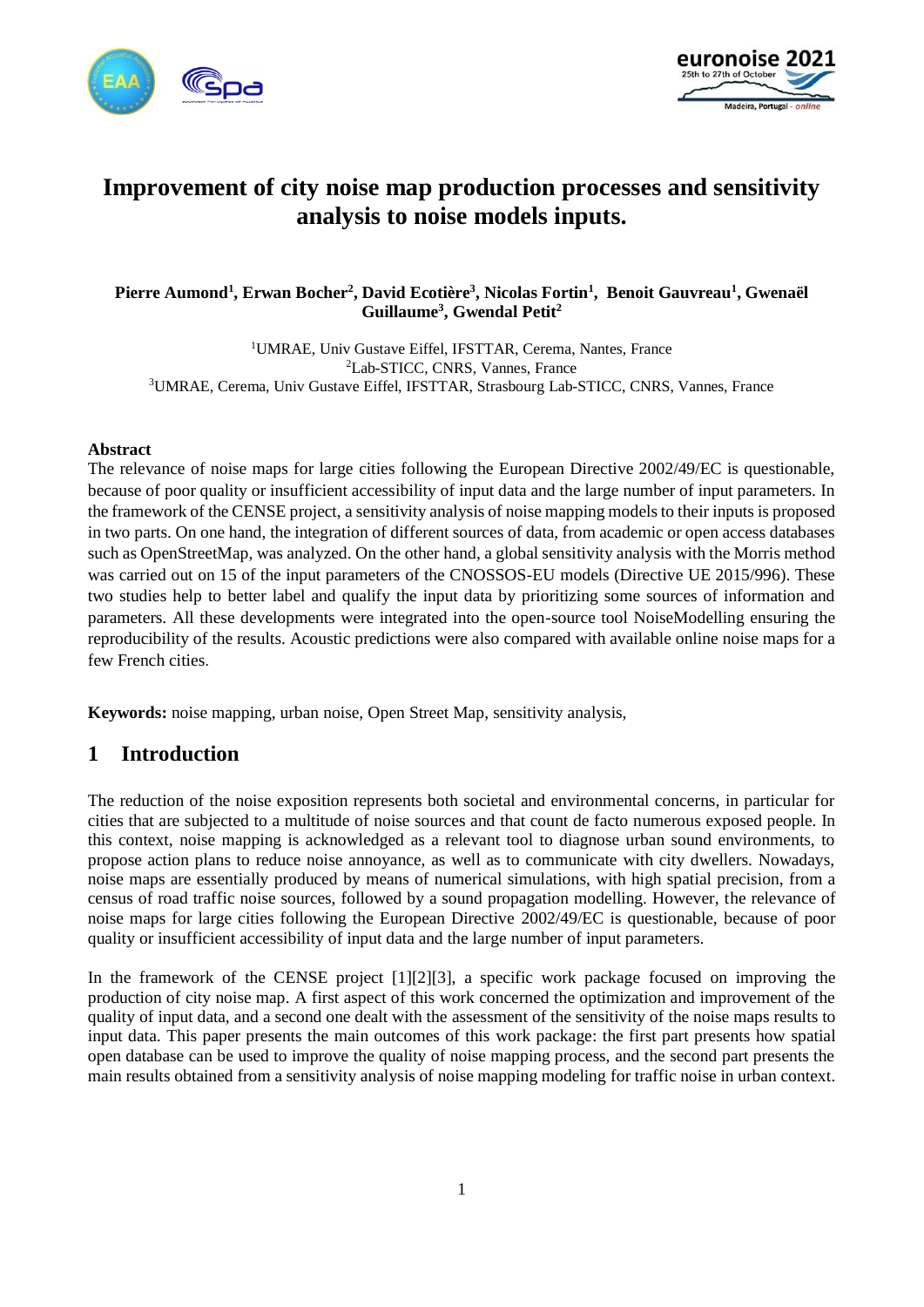

## **2 Improvement of city noise map production processes**

Collecting input data for noise mapping is often a difficult task, and obtaining good quality data is certainly even more difficult. A specific process for noise mapping is presented here based on the coupling between an open source noise mapping software and an open source spatial database that can provide most of the input data for noise mapping.

### **2.1 Noise computation method and software**

Road traffic noise mapping is performed following the CNOSSOS-EU method [\[4\],](#page-9-2) which is the mandatory method in the 2002/CE European directive (END) framework for the assessment of environmental noise [\[5\].](#page-9-3) The first part of the model concerns the modelling of the noise emission of each road section and the second part concerns the propagation of the sound wave between each road section and the receivers. To assess the population exposed to sound levels that exceed a given threshold, the method also gives recommendations for positioning receivers around buildings. A background noise of 35 dB(A) is added to the sound levels calculated at each receiver, to mimic urban background noise and to ensure that realistic noise levels exist for all receivers regardless of the parameters (even if reflections and diffractions are not considered). Even if a receiver is not reached by any sound path, this background noise value will be applied.

The NoiseModelling software is used for noise mapping. It is a free and open-source software dedicated to environmental noise mapping on large-scale outdoor spaces. It can be used as a Java library or be controlled through a web interface [\[6\].](#page-9-4) The CNOSSOS-EU model is implemented for the estimation of road traffic emissions, as well as for the calculation of its attenuation along propagation paths. NoiseModelling allows information to be stored at three levels: the noise sources and their sound levels, the geometry of the propagation paths and finally the transfer matrix for each of the source/receiver pairs. This choice was made because the computation time of such a software is essentially concentrated into the pathfinding algorithm. The calculation costs of the CNOSSOS-EU model for both emission and propagation are considerably lower once the geometry is known and the paths are calculated. We can also determine all possible paths between sources and receivers and then adapt the attenuation for each of the paths depending of input parameters.

#### **2.2 Input data of NoiseModelling**

NoiseModelling can accept input data (buildings, topography, road traffic, ground characteristics, etc.) in different ways. The most common way is to use data from any available 'classical' database (e.g. in France: database from Cerema, IGN, city administration, etc). Another way is to use OpenStreetMap (OSM) data. A specific process has been developed to use OpenStreetMap (OSM) data for Noisemodelling groovy script manages interactions [\(Figure 1\)](#page-2-0) between NoiseModelling libraries and a spatial database (PostGIS or H2GIS) for getting most input parameters. Simulation can be performed using a configuration file containing the values on the input parameters, and results are stored in dedicated compressed folders. All the framework is opensource and available on Github (https://github.com/Ifsttar/NoiseModelling/releases) to ensure the research is reproducible and adaptable to other case study.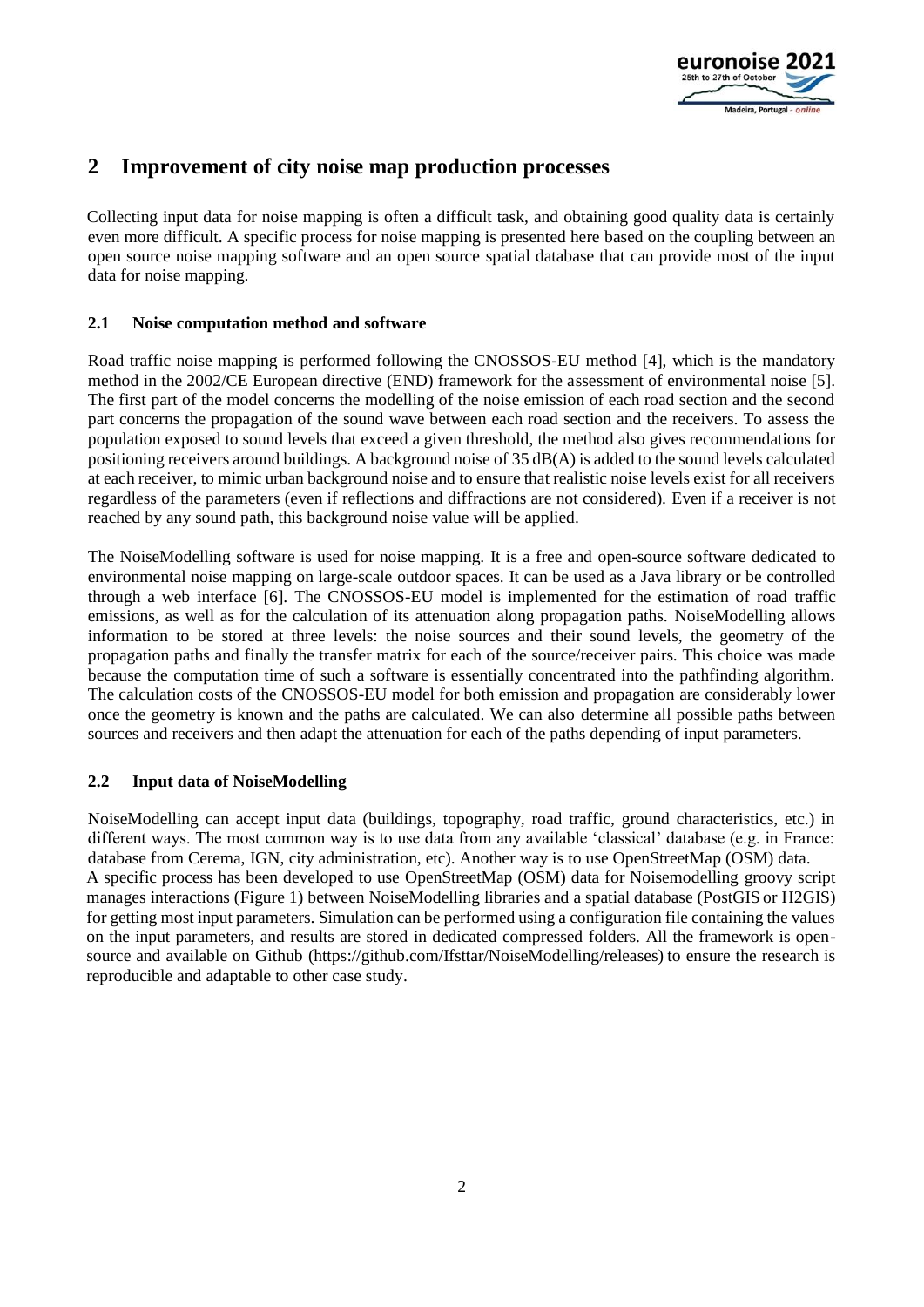



Figure 1 – NoiseModelling / Geoclimate coupling

<span id="page-2-0"></span>Most input data of NoiseModelling came from OpenStreetMap (OSM) data, and are requested, processed and formatted by means of the opensource geospatial toolbox GeoClimate (https://github.com/orbisgis/geoclimate/wiki). Data are organized as a series of .geojson files in the form of attribute data from the following GeoClimate layers: 'zones', 'building', 'urban areas', 'roads', 'water', 'vegetation' and 'road traffic'. NoiseModelling requires at least three geographical layers to be able to predict noise levels:

- **- buildings** table [\(Figure 2a](#page-3-0)) with height information especially ;
- **- ground** properties from tables 'water' and 'vegetation' that give information on the vegetation height (low, high) and type (scrub, grass, garden, park, forest, vineyard, hedge, wood, heath, meadow, grassland, tree\_row). The ground absorption coefficient G has been set to 0 for water and hard surfaces, 0,7 for garden, heath, meadow, park, scrub, and 1 for forest, hedge, wood, tree row [\(Figure 2b](#page-3-0)) ;
- **- roads** table [\(Figure 2c Figure 2d](#page-3-0)) with vehicle traffic and pavement type information. The good practice guide WG-AEN [\[7\]](#page-9-5) gave the association between OSM information and the CNOSSOS-EU model requirements concerning the road type and category (e.g. trunk road, main road, secondary road, etc.) that are used to estimate road traffic information (e.g. the speed and flow of vehicles), and the road pavement.



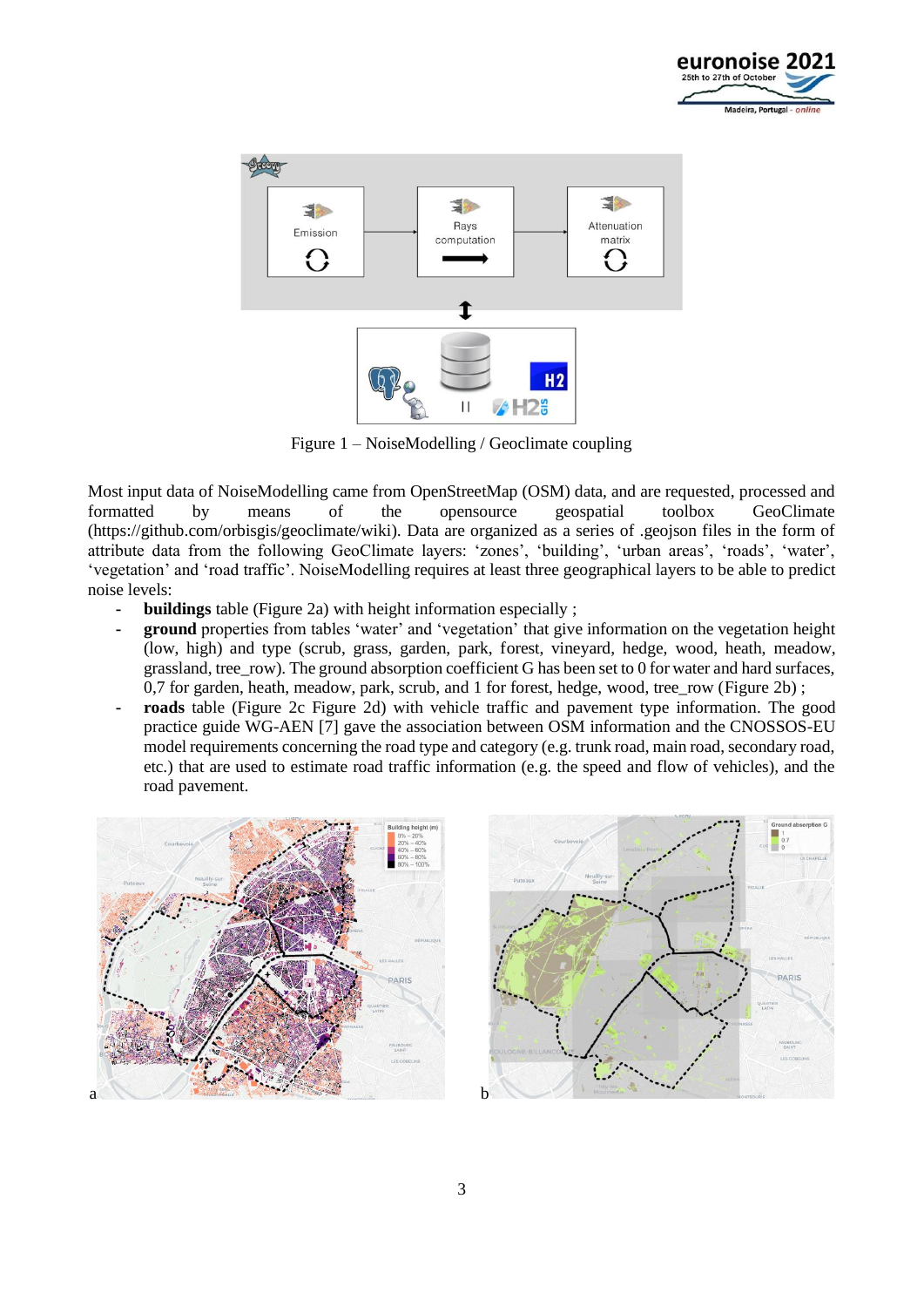



<span id="page-3-0"></span>Figure 2 – Main input data for NoiseModelling from OSM (example of a part of Paris city noise map): a) buildings, b) ground absorption, c) road traffic, d) road pavements.

#### **2.3 Validation and discussion**

OSM-based noise predictions are compared with reference noise map of 5 districts of the city of Paris (the isocontours noise map data are available in the form of shapefiles here: https://carto.bruitparif.fr/). Noise calculations with OSM data are performed over random grids of receivers at 4-meter high for each district area (the number of receivers is fixed such as approximately corresponding to 1 receiver every 1000 m2). The errors made on noise levels at receivers are calculated by comparison with the intersecting reference iso-contours noise data. [Figure 3](#page-3-1) gives the distribution of deviations between  $L_{den}$  and  $L_n$  maps from OSM-based data and from reference data. It shows that the noise level estimates are mainly overestimated for OS-based map compared to the reference one. Input data of the CNOSSOS-EU model have to be improved by refining the classification of road sections or by using more accurate data than the estimation giving in the guide WG-AEN [6], which empirical laws between traffic and kind of roads might be too rough or not adapted to French road traffic.



<span id="page-3-1"></span>Figure 3 – Deviations distributions between  $L_{den}$  (a) or  $L_n$  (b) calculated from reference data, and calculated from OSM-based data.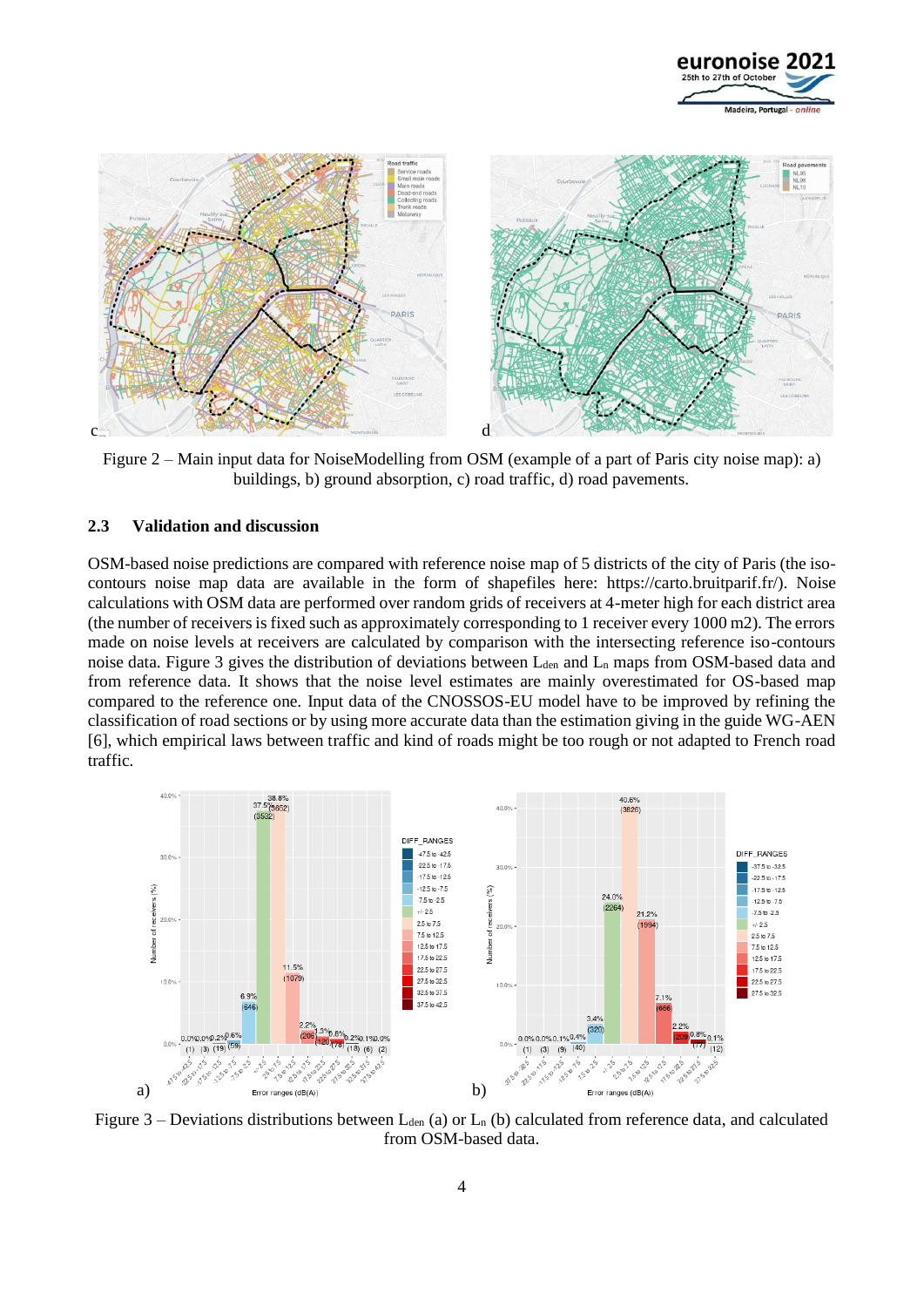

## **3 Sensitivity analysis of noise mapping modeling**

The quality of input information has not the same importance according to each input parameter. We present here the main results of a sensitivity analysis of noise mapping results in order to assess for which parameters it is crucial to have input information of good quality and for which ones rough information are sufficient. More results are given in [\[8\].](#page-9-6)

### **3.1 Method**

### **3.1.1 Sensitivity analysis method**

The Morris method [\[9\]\[10\]](#page-9-7) is widely used for global sensitivity analysis, since it is adapted to models with quantitative inputs (i.e. physical or configurational parameters) and outputs [\[8\].](#page-9-6) It is part of OAT (One At a Time) methods, meaning that the process of exploring the definition domain makes the inputs vary one at a time. It consists in repeating an OAT plan (trajectory) randomly in the parameters space, where each input parameter interval is discretized into a suitable number of levels. The method starts by sampling a set of initial values within the defined ranges of possible values for all input parameters and by calculating the subsequent model output. The second step changes the values of only one and calculates the resulting change in model output compared to the first result. Then, the value of another parameter is changed and the resulting modification in the model outcome compared to the second run is calculated. This goes on until all input variables are changed.

For the sensitivity analysis presented in this paper, the total procedure is repeated 50 times  $(r = 50)$  for a group of 15 inputs  $(k = 15)$ , resulting in 800 simulations. To ensure that the space of exploration does not favor any area, 500 trajectories are drawn and only the fifty trajectories that maximize exploration are retained (in terms of Euclidean distance), as described in [\[11\].](#page-9-8)

Three indicators are calculated with the Morris method:

- m is the arithmetic mean of the effect associated with the k-th parameter. In case of an independent linear dependency, m is the change in the output when the k-th parameter changes by one step (as defined by its range of variation in [Table 1\)](#page-5-0);
- $m^*$  is the mean of the absolute effect associated with the k-th parameter. It is similar to m but it is the average of the absolute differences caused by a change in the k-th parameter. This value is interesting to avoid cancelation effects in the average (as it can be the case for a non-monotonic function);
- r is the standard deviation of the effect associated with the k-th parameter. It tells how much the effect of the k-th parameter changes with the value of this k-th parameter and the values of the other inputs. It gives an indication of the presence of nonlinearities or interactions between the k-th parameter and other inputs.

#### **3.1.2. Noise computation method and software**

The sensitivity analysis is performed here following the CNOSSOS-EU method for road traffic noise that is implemented in NoiseModelling. To launch many replications of the model, the idea is to store the geometry of every paths. Then it is possible to recalculate several possible emission levels for the sound sources, and several possible attenuations for the source/receiver couples, according to the varying parameters. We can also calculate all possible paths between sources and receivers and then adapt the attenuation for each of the paths depending of input parameters. For example, if we do not want to consider the reflected paths, we associate an infinite attenuation to them. A path that would change geometry by a change in the study area, such as the height of buildings for example, cannot be considered by our methodology.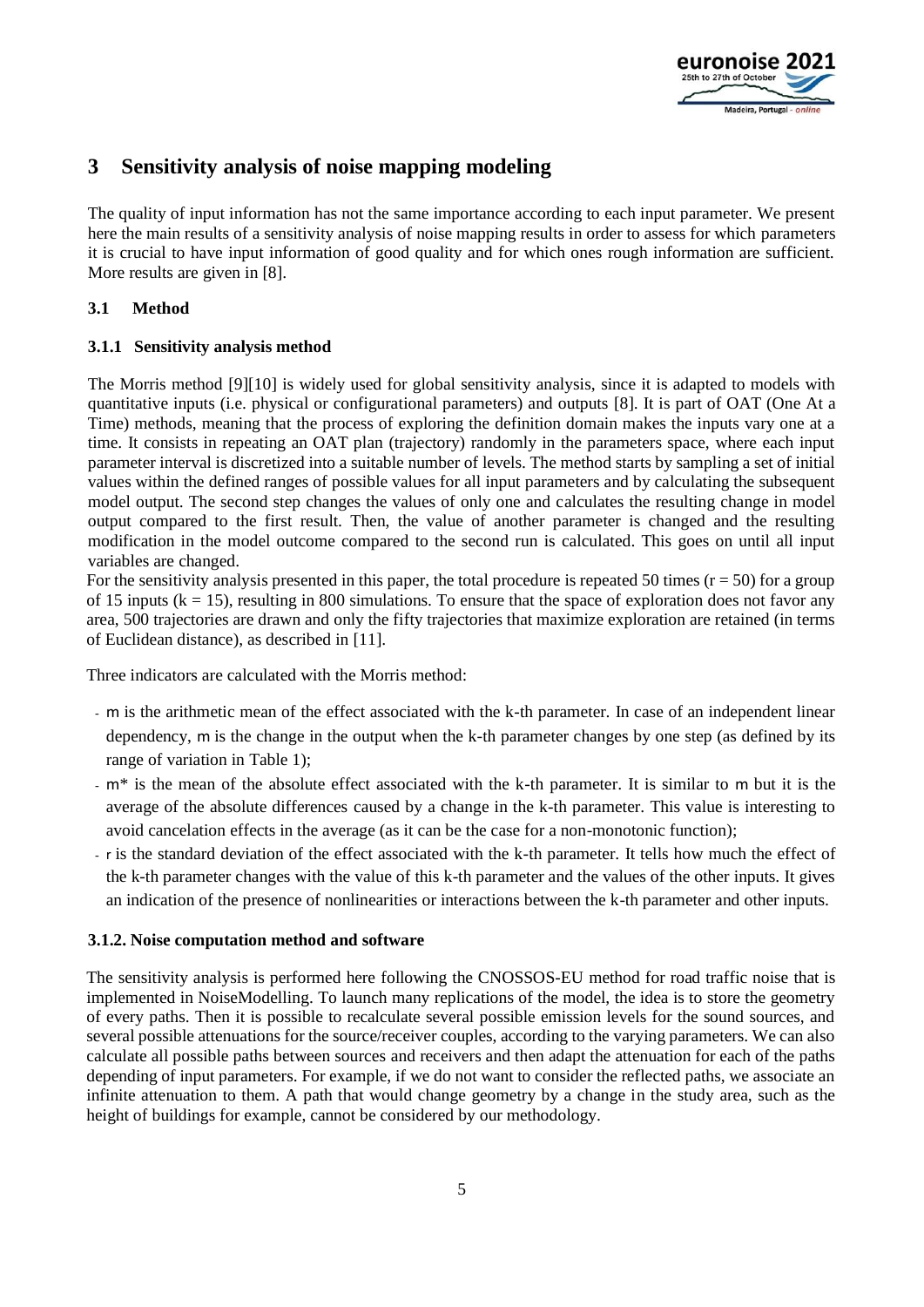

#### **3.1.2 Input and output parameters**

More than 40 input parameters (either physical or configurational) can be identified when calculating a noise map using CNOSSOS-EU [\[12\].](#page-9-9) Only some of them are prone to generate significant uncertainty in the output depending on the period of the map considered (hourly, daily, monthly, etc.), the study area, the receiver's locations, etc. For this sensitivity analysis, we study the case for which an operator wants to know the sensitivity of the CNOSSOS-EU model outputs when making monthly day-evening-night maps of road traffic noise. The proposed sensitivity analysis focuses on 15 input parameters, among which 4 concern the model configuration and 9 are related to physical inputs. The ranges of variation on the physical inputs were defined using information on their monthly range of variation over one year for the studied area and the uncertainty around each input parameter. [Table 1](#page-5-0) shows the chosen parameters and ranges of variation. Road-related input parameters are considered to vary homogeneously between three categories of roads depending on their flow rate. For example, if the vehicle flow rate increases by 10% for medium axes, this is the case for all road segments of the road network, which have a flow rate included in [300;1000] vehicles per hour. Also, we have chosen a range of variation between 0 and 1 order of reflection even if reflection 0 is not in agreement with the CNOSSOS-EU method. However, the cost of the calculation would have increased significantly for higher orders of reflection. We considered that this cost was too high for results dependent on our case study. Vertical diffraction has been included as a parameter, although it is not required for road noise maps according to CNOSSOS-EU. More generally, all ranges of variation and parameters chosen are specific to this study and should be adapted to any other case study. Above all, our aim is to propose a methodology that can be replicated, including long-distance sound propagation for peri-urban applications for example.

| Parameter                                  | Variation | Step       | Parameter                      | Variation    | Step       |
|--------------------------------------------|-----------|------------|--------------------------------|--------------|------------|
| Total Vehicle Flow Rate on major           | [0.7;1.3] | $0.2$ (*)  | Buildings absorption coef      | [0.5;1.5]    | $0.33$ (*) |
| road $(>1000$ veh./hour)                   |           |            |                                |              |            |
| Total Vehicle Flow Rate on medium          | [0.7;1.3] | $0.2(*)$   | Temperature $(C)$              | [6;18]       | $4 (+)$    |
| road $(300-1000 \text{ veh.}/\text{hour})$ |           |            |                                |              |            |
| Total Vehicle Flow Rate on small           | [0.7;1.3] | $0.2(*)$   | Humidity (%)                   | [20;80]      | $20 (+)$   |
| road $(<300$ veh./hour)                    |           |            |                                |              |            |
| Heavy Vehicle Ratio)                       | [0.5;1.5] | $0.33$ (*) | Order of Reflection            | [0;1]        | $1 (+)$    |
| Medium Vehicle Ratio                       | [2;8]     | $2 (+)$    | Horizontal diffraction         | [true/false] |            |
| 2 Wheels Vehicle Ratio                     | [2.7;3.3] | $0.2 (+)$  | Vertical diffraction           | [true/false] |            |
| Favorable meteo conditions                 | [0.7;1.3] | $0.2$ (*)  | <b>MaxPropagation distance</b> | [300;750]    | $150 (+)$  |
| Wind direction $(°)$                       | [60;60]   | $30 (+)$   |                                |              |            |
|                                            |           |            |                                |              |            |

<span id="page-5-0"></span>

| Table 1 - Sensitivity analysis parameters, related topic reference codes, ranges of variation and step types |
|--------------------------------------------------------------------------------------------------------------|
| (multiplicative $*$ or additive +)                                                                           |

The sensitivity of the model to input parameters is observed through 3 output indicators:

- The sound pressure level for day/evening/night periods (L<sub>den</sub>) at each receiver (dB(A)) The L<sub>den</sub> value is computed as defined in [\[5\].](#page-9-3) The traffic flow rate are annual average daily flows for the three-corresponding periods (day, evening and night);
- The L<sub>den</sub> value averaged over all receivers on the whole area of the noise map;
- The population ratio exposed to a  $L_{den}$  value that exceeds 65 dB (A) on the same area/map;

The result of the analysis therefore includes 3 sensitivity parameters (m, m\* and r), for each of the 15 input parameters, and on 3 observed outputs.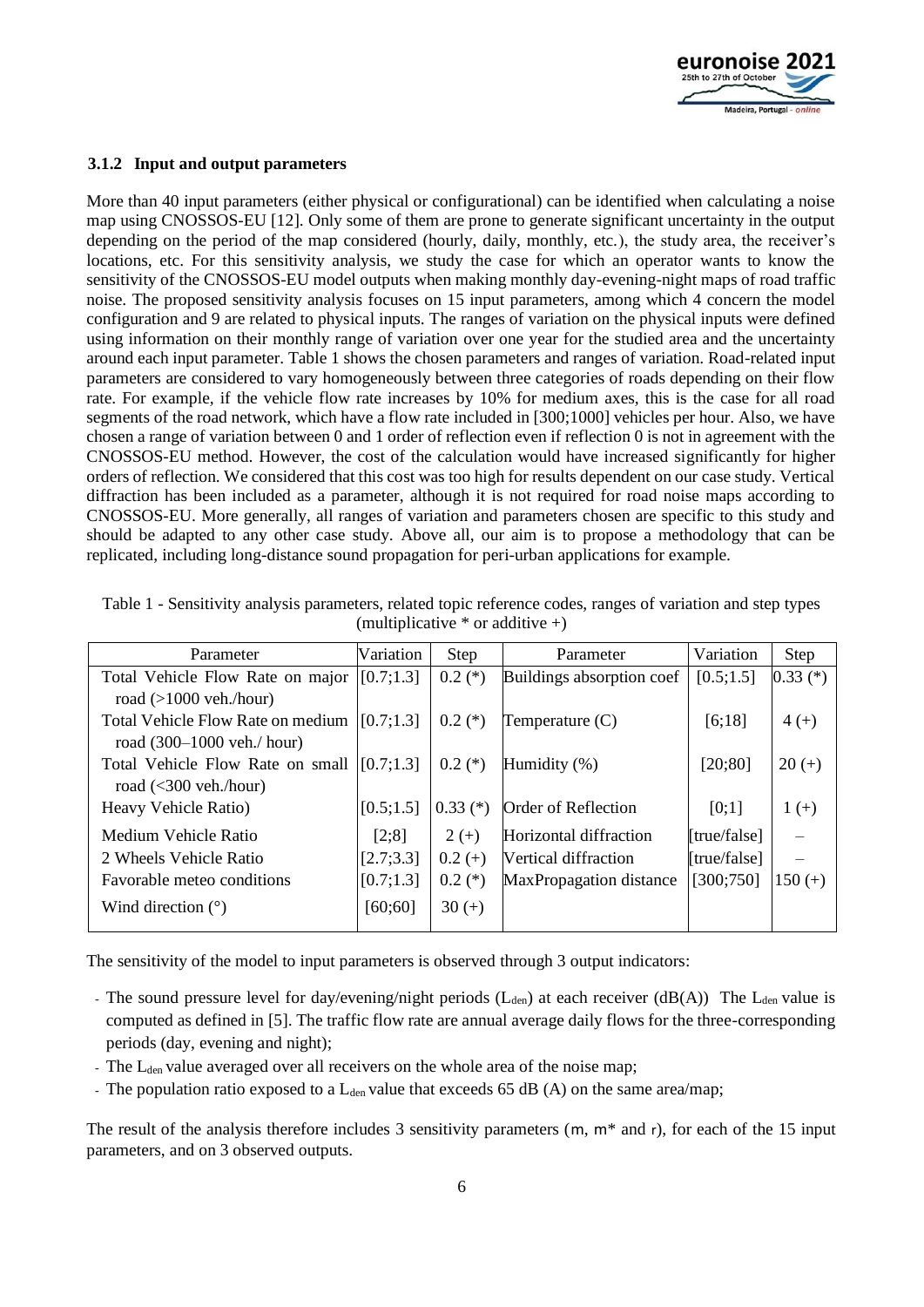

#### **3.1.3 Case study area**

The sensitivity analysis presented in this article is part of the CENSE project which includes a noise mapping case study based on both modelling and sensors deployment, in the city of Lorient, France [\[1\]\[2\]](#page-9-0)[\[3\].](#page-9-1) It covers an area of about 2 km<sup>2</sup>, in which 14,343 receivers (around 1772 buildings of which 1204 are occupied) were selected to serve as a support for this sensitivity analysis. The influent input parameters are a compilation of data collected from Cerema, IGN and the Lorient city council. shows an example of results through the median  $L_{den}$  value of the 800 simulations in  $dB(A)$  representing 9672 inhabitants. Approximatively 24% of them are exposed to road traffic  $L_{den}$  values above 65 dB(A).



Figure 4 - Study area of the analysis. 14,343 receivers are represented on the map. The color represents the median Lden value at each receiver over the 800 simulations.

#### **3.2 Results**

#### **3.2.1 Sensitivity analysis regarding the population ratio exposed to more than 65 dB(A)**

[Table 2](#page-7-0) shows the results of the sensitivity analysis regarding the ratio of inhabitants exposed to  $L_{den}$  values of more than 65  $dB(A)$  for the 15 varying input parameters of the model [\(Table 1\)](#page-5-0).

Parameters likely to impact the ratio of inhabitants exposed to levels above 65 dB(A) are especially those influencing the calculation for receivers at levels close to 65 dB(A). Hence the low importance, for example, of a parameter such as the mean flowrate at small-axis, which impacts receivers subject to levels much lower than 65 dB(A). As a result, the most influential parameters/variables in this study are the horizontal diffraction (Dif\_hor), the vehicles flow rate on medium axes  $(Q_{med})$  and the ratio of heavy vehicles (HV) that are two parameters that influence the calculation of noise emissions, and are therefore particularly influential on noise levels around 65 dB(A) often observed at the edge of the roads, with short propagation distances. A variation of 20% in Qmed leads on average to a variation of 3.2% in the ratio of inhabitants exposed to levels above 65 dB(A). A variation of 30% in the ratio of heavy vehicles leads on average to a variation of 2.5% in the ratio of inhabitants exposed to levels above  $65 \text{ dB}(A)$ . Finally, the m value reveals that the exposed population increases with these two parameters ( $m = m^*$ ).

The influence of introducing or not the horizontal diffraction in the calculation is also very high, reaching 6.1% of the affected population. This physically means that 6.1% of the receivers have a level that rises above 65  $dB(A)$  if horizontal diffraction is included in the calculation. In addition, the low r/m\* value (r/m\* = 0.39) tells that this is relatively independent of the other parameter values.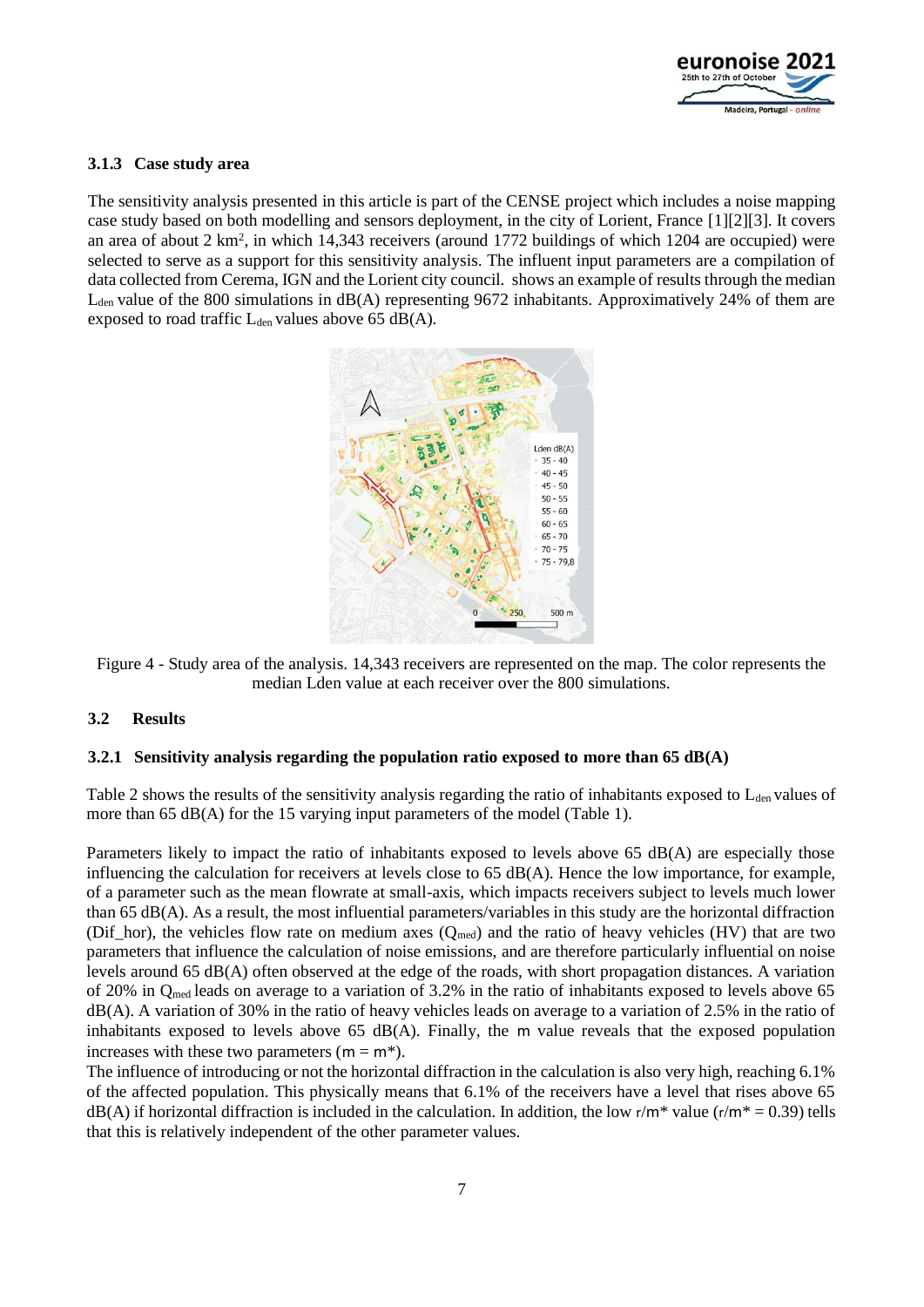

| Parameter                              |      | $m*$ | r    |
|----------------------------------------|------|------|------|
| 2 Wheels Vehicle Ratio                 |      | 0.02 | 0.08 |
| Vertical diffraction                   |      | 0.03 | 0.09 |
| Maximum Propagation Distance (m)       |      | 0.04 | 0.22 |
| Total Vehicle Flow Rate on small axes  |      | 0.14 | 0.92 |
| Medium Vehicle Ratio                   |      | 0.31 | 0.53 |
| Favorable meteorological conditions    | 0.17 | 0.44 | 2.12 |
| Order of Reflection                    | 0.58 | 0.58 | 2.30 |
| Humidity $(\%)$                        |      | 0.83 | 2.59 |
| Buildings absorption coefficient       |      | 0.87 | 0.39 |
| Wind direction                         | 0.13 | 0.95 | 1.99 |
| Total Vehicle Flow Rate on major axes  | 1.10 | 1.10 | 1.58 |
| Temperature $(^{\circ}C)$              | 0.14 | 1.27 | 2.46 |
| Heavy Vehicle Ratio                    | 2.50 | 2.50 | 2.36 |
| Total Vehicle Flow Rate on medium axes | 3.22 | 3.22 | 0.08 |
| Horizontal diffraction                 | 6.09 | 6.09 | 0.09 |

<span id="page-7-0"></span>Table 2 - Sensitivity analysis regarding the population ratio exposed to more than 65 dB(A): m, m\* and r for each of the parameters

#### **3.2.2 Sensitivity analysis regarding the mean Lden value**

The most influential parameter in terms of the mean  $L_{den}$  value [\(Table 3\)](#page-7-1) is by far the horizontal diffraction, which leads to a variation of  $3$  dB(A) of the mean  $L_{den}$  value in this study. This is because some receivers which are not in ''direct" field with the sound sources (''line of sight" thus which cannot be linked via the side of the buildings, as receivers inside courtyard) are not reached by any propagation path if diffraction is ignored. Thus, the sound level at these receivers jumps from the background noise level of 35 dB(A) to a sound level that can be potentially high. This concerns a limited number of receivers but makes the mean of the absolute effect jump to a high value.

| Parameter                              | m    | $m*$ | $\mathbf{r}$ |
|----------------------------------------|------|------|--------------|
| 2 Wheels Vehicle Ratio                 | 0.01 | 0.01 | 0.00         |
| Maximum Propagation Distance (m)       | 0.01 | 0.01 | 0.02         |
| Medium Vehicle Ratio                   |      | 0.06 | 0.01         |
| Favorable meteorological conditions    |      | 0.09 | 0.19         |
| Vertical diffraction                   |      | 0.09 | 0.05         |
| Buildings absorption coefficient       | 0.01 | 0.11 | 0.25         |
| Humidity $(\%)$                        | 0.02 | 0.11 | 0.26         |
| Total Vehicle Flow Rate on small axes  | 0.12 | 0.12 | 0.02         |
| Wind direction                         |      | 0.13 | 0.28         |
| Total Vehicle Flow Rate on major axes  |      | 0.15 | 0.04         |
| Temperature $(^{\circ}C)$              |      | 0.23 | 0.30         |
| Heavy Vehicle Ratio                    | 0.42 | 0.42 | 0.05         |
| Order of Reflection                    | 0.46 | 0.46 | 0.43         |
| Total Vehicle Flow Rate on medium axes | 0.56 | 0.56 | 0.08         |
| Horizontal diffraction                 | 3.07 | 3.07 | 0.52         |

<span id="page-7-1"></span>Table 3 - Sensitivity analysis regarding the mean Lden value: m, m\* and r for each of the parameters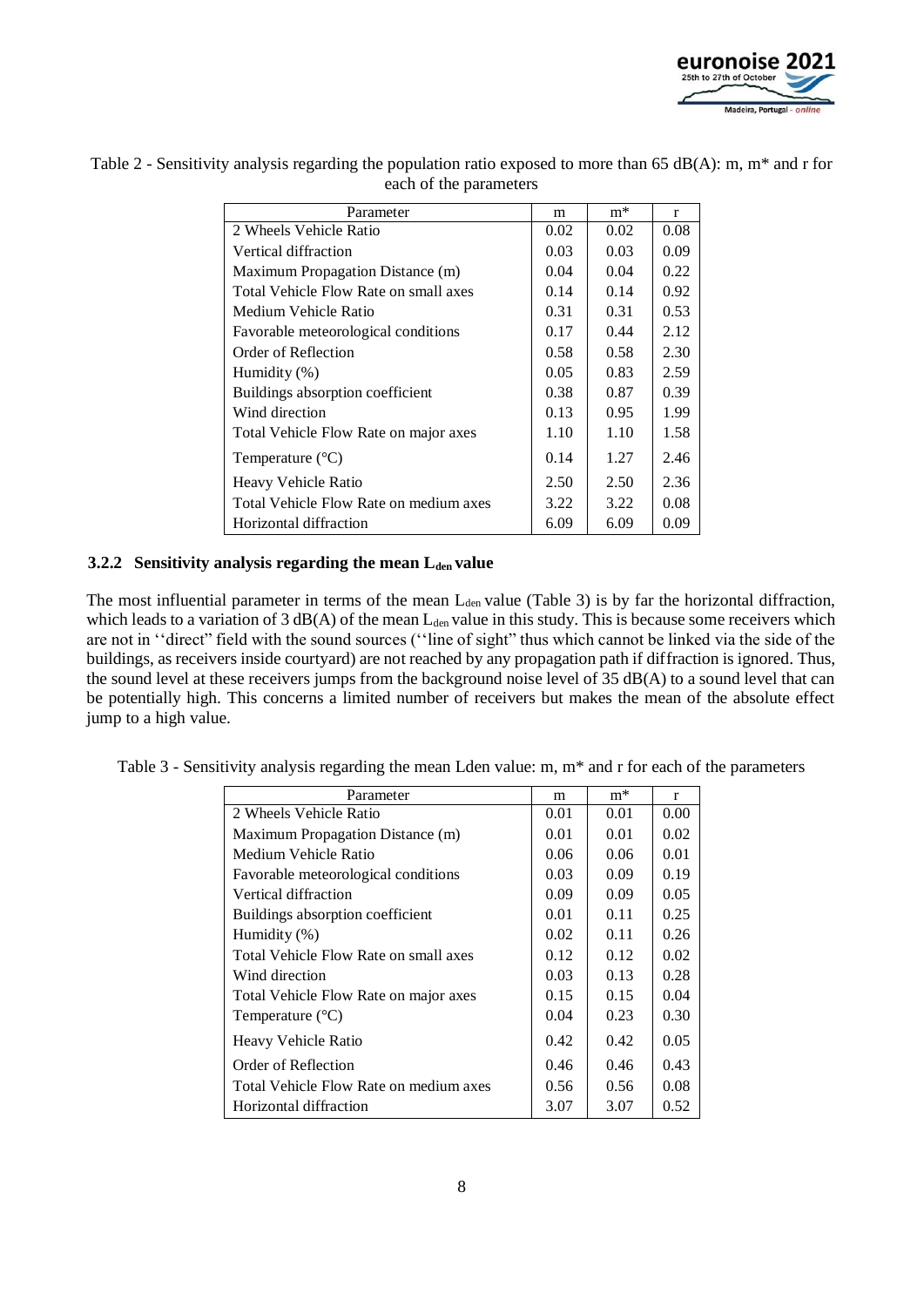

#### **3.3 Discussion**

The choice of input parameters (either physical or configurational) and ranges of variation of their respective values is partly made on study area considerations and sometimes on arbitrary choices which can be subject to discussion. Since sensitivity analysis is partly dependent on choice and ranges of variation of those parameters, conclusions may differ. The choice of background value can be questioned and may potentially influence some of the conclusions of the analysis. One of the limitations of the proposed methodology is also the inability to incorporate changes in geometry (e.g. building height). More generally, all results presented are highly dependent on the selected site, which can be summarized, in our case, as monthly traffic noise maps of  $L_{den}$  in a European city downtown. Nevertheless, the open-source approach makes it possible to anyone to apply the present methodology for sensitivity analysis to his/her own city/case study.

Finally, as any model and software, CNOSSOS-EU and NoiseModelling have their own limitations and approximations, thus the present study, as a sensitivity analysis based on those models/tools, partially represents these models/tools.

## **4 Conclusions**

This paper presented some improvements of urban noise mapping process by exploring two aspects: the first one dealt with input data, and the second one with the relative influence of these data on noise mapping results.

We proposed a specific process for noise mapping based on the coupling of an open source noise mapping software with an open source spatial database that can provide most of the input data for noise mapping. The noise mapping is performed with the NoiseModelling libraries and a spatial database (PostGIS or H2GIS) for getting most input parameters. All the framework is open-source and available on github to ensure the research is reproducible and adaptable to other case studies. The advantage of this process is the use of reliable open source software and input data. This makes the noise mapping process easier, without compromising the quality of the results. A comparison between an OSM-based map and a reference map for a part of Paris city validates the feasibility of the approach. It nevertheless shows some deviations for both  $L_{den}$  and  $L_n$  noise levels, which are probably due to road traffic data used for the OSM-based map estimated from the road type and using the empirical laws of the guide WG-AEN [\[7\],](#page-9-5) that might not be adequate.

A global sensitivity analysis of the CNOSSOS-EU model concerning fifteen of its varying input parameters has also been presented in this paper. The chosen case study is the production of monthly traffic noise maps of Lden in a city downtown. The screening technique is based on Morris' method and simulations were performed with the NoiseModelling v3.0 software. The sensitivity analysis to the input parameters of the CNOSSOS-EU model highly depends on the location of the receivers. The most influential parameter is whether diffraction over horizontal edges is considered or not, regardless of the observed indicator, namely the average sound level over the area or the ratio of the population exposed to more than  $65 \text{ dB}(A)$ . This can be easily explained by the fact that some receivers may not be reached by a propagation path until this parameter is introduced in the calculation. When model configuration parameters are excluded from the analysis, it can be shown that for most receivers, the most influent parameters are linked with the emission part of the CNOSSOS-EU model, and concern the mean flow rates of the category of the closest road to the receiver.

Many of the results presented are highly dependent on the choice of the case study, the parameters chosen and their range of variation, but the experience and the method can easily be replicated thanks to the development of open-source and freely available tools. We therefore encourage practitioners and specialists to use these tools and methods, which are readily available, to deepen their reflections on model uncertainties and propagation errors.